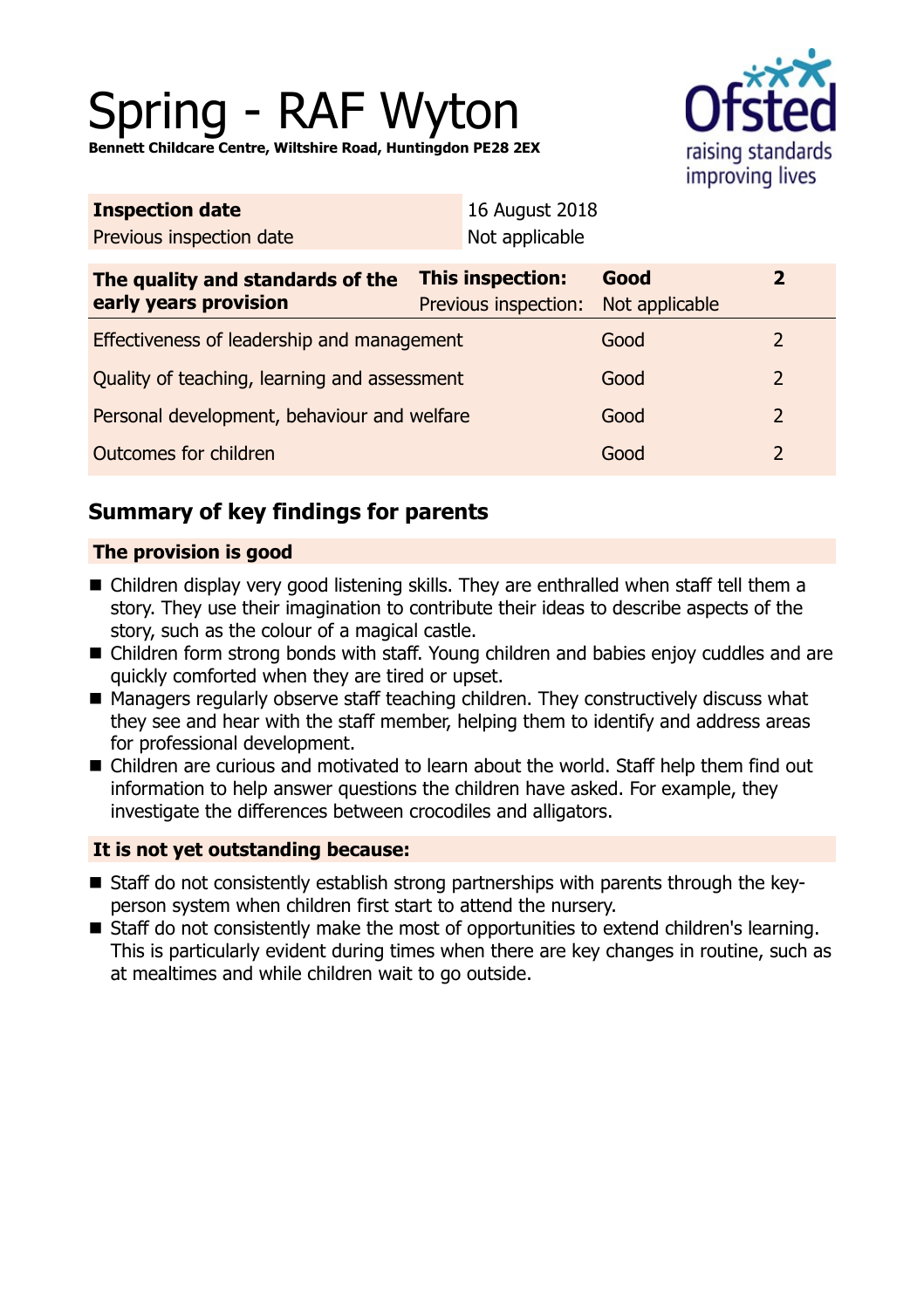# **What the setting needs to do to improve further**

## **To further improve the quality of the early years provision the provider should:**

- **n** strengthen the partnerships between key persons and parents from the outset of children joining the nursery
- make the most of opportunities to extend children's learning throughout the day, including times of transition between activities and at snack times and mealtimes.

### **Inspection activities**

- $\blacksquare$  The inspector viewed activities in the nursery and garden. She spoke to staff and children at appropriate times throughout the inspection.
- $\blacksquare$  The inspector checked evidence of the suitability of staff. She looked at a range of documents, including children's registers and staff supervision notes.
- $\blacksquare$  The inspector carried out a joint observation with the manager.
- $\blacksquare$  The inspector held meetings with the manager and area staff representing the provider.
- $\blacksquare$  The inspector took into consideration the views of parents spoken to on the day.

## **Inspector**

Katrina Rodden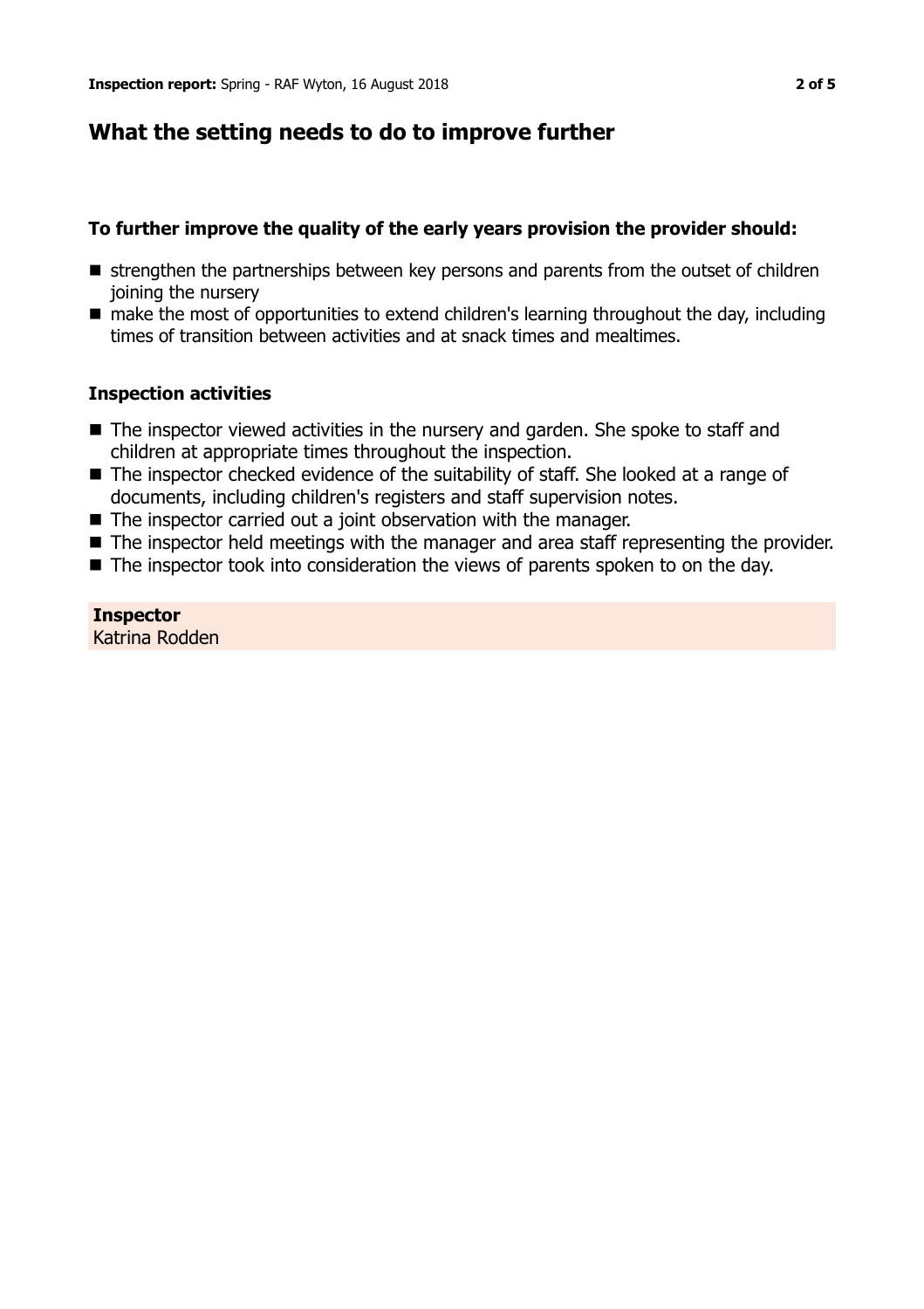# **Inspection findings**

#### **Effectiveness of leadership and management is good**

The arrangements for safeguarding are effective. Providers follow robust recruitment procedures to help ensure staff are suitable. Staff know how to report any concerns they might have about children's welfare. Managers welcome feedback from parents and staff to help them evaluate the quality of care and education. Providers set action plans to help managers and staff continually improve the provision. Managers effectively monitor the progress that groups of children make. This helps them identify any gaps in learning so they can quickly address them and help children catch up.

#### **Quality of teaching, learning and assessment is good**

Staff use a good balance between adult-led and child-led activities. They sensitively add challenges to support children's learning. For example, staff provide older children with paper. Children decide to collect rainwater and mix it with chalk dust. They rub the coloured liquid on the soles of their wellington boots before creating patterns and prints on the paper. Staff ask questions to help children solve problems they come across during the activity. Babies and very young children explore different textures with their bodies. Staff talk to them about what they see, feel and hear. This helps children begin to use words in their emerging language.

#### **Personal development, behaviour and welfare are good**

Children behave very well. Children help to make simple rules for them all to follow. Staff gently remind children to share and to be careful with objects that children have bought into the nursery from home. Children are caring. They support others by helping them find suitable outside clothes to wear in the rain and suggest how to solve problems when they put on less appropriate jackets. Staff encourage children from an early age to complete small tasks independently. Older babies are given time to use spoons to feed themselves while they eat their nutritional meals. Staff supervise children while they take small risks during their play and explorations. For example, children pile planks of wood together. They watch the wood tip while they test their balance with one foot first before climbing. This helps children begin to learn how to keep themselves and others safe. Staff encourage babies and young children to strengthen their muscles through physical activities. They praise and encourage children climbing a small set of stairs and ramps. This helps children gain confidence while they develop new skills and try more challenging environments to explore.

#### **Outcomes for children are good**

Children are confident and enthusiastic learners. They welcome staff to join their play and investigations, and are motivated to find different ways of completing tasks and challenges. Children develop a love for books and learn to recognise letters and numbers, and name shapes with ease. Children are sociable. They talk to visitors and enjoy telling them about what they like about the nursery. Children enjoy group activities, such as playing ball games in the garden, and take turns without dispute. When the time comes, children are ready for the next stage in their learning at school.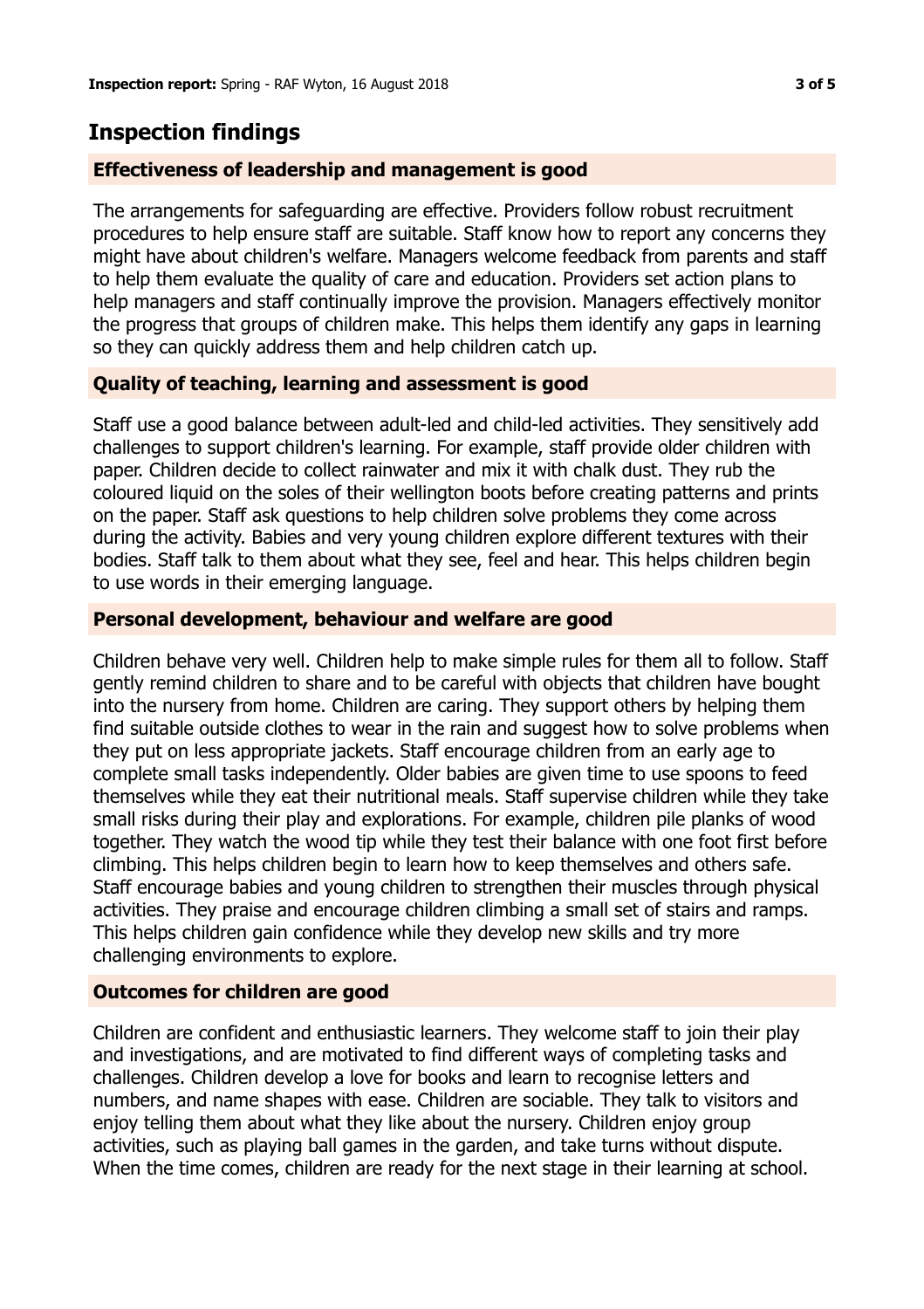# **Setting details**

| Unique reference number                             | EY539501                                               |  |
|-----------------------------------------------------|--------------------------------------------------------|--|
| <b>Local authority</b>                              | Cambridgeshire                                         |  |
| <b>Inspection number</b>                            | 10067492                                               |  |
| <b>Type of provision</b>                            | Full day care                                          |  |
| <b>Registers</b>                                    | Early Years Register, Compulsory Childcare<br>Register |  |
| Day care type                                       | Childcare on non-domestic premises                     |  |
| Age range of children                               | $0 - 4$                                                |  |
| <b>Total number of places</b>                       | 78                                                     |  |
| Number of children on roll                          | 46                                                     |  |
| Name of registered person                           | Action For Children Developments Ltd                   |  |
| <b>Registered person unique</b><br>reference number | RP539433                                               |  |
| Date of previous inspection                         | Not applicable                                         |  |
| <b>Telephone number</b>                             | 01480 450972                                           |  |

Spring - RAF Wyton registered in 2016. The nursery operates 51 weeks of the year, except for bank holidays. It is open from 8am to 6pm on Monday to Thursday and from 8am to 5.30pm on Friday. The nursery employs 11 members of childcare staff, all of whom hold appropriate early years qualifications at level 2 or above. It provides funded early education for three- and four-year-old children.

This inspection was carried out by Ofsted under sections 49 and 50 of the Childcare Act 2006 on the quality and standards of provision that is registered on the Early Years Register. The registered person must ensure that this provision complies with the statutory framework for children's learning, development and care, known as the early years foundation stage.

Any complaints about the inspection or the report should be made following the procedures set out in the guidance Complaints procedure: raising concerns and making complaints about Ofsted, which is available from Ofsted's website: www.ofsted.gov.uk. If you would like Ofsted to send you a copy of the guidance, please telephone 0300 123 4234, or email [enquiries@ofsted.gov.uk.](mailto:enquiries@ofsted.gov.uk)